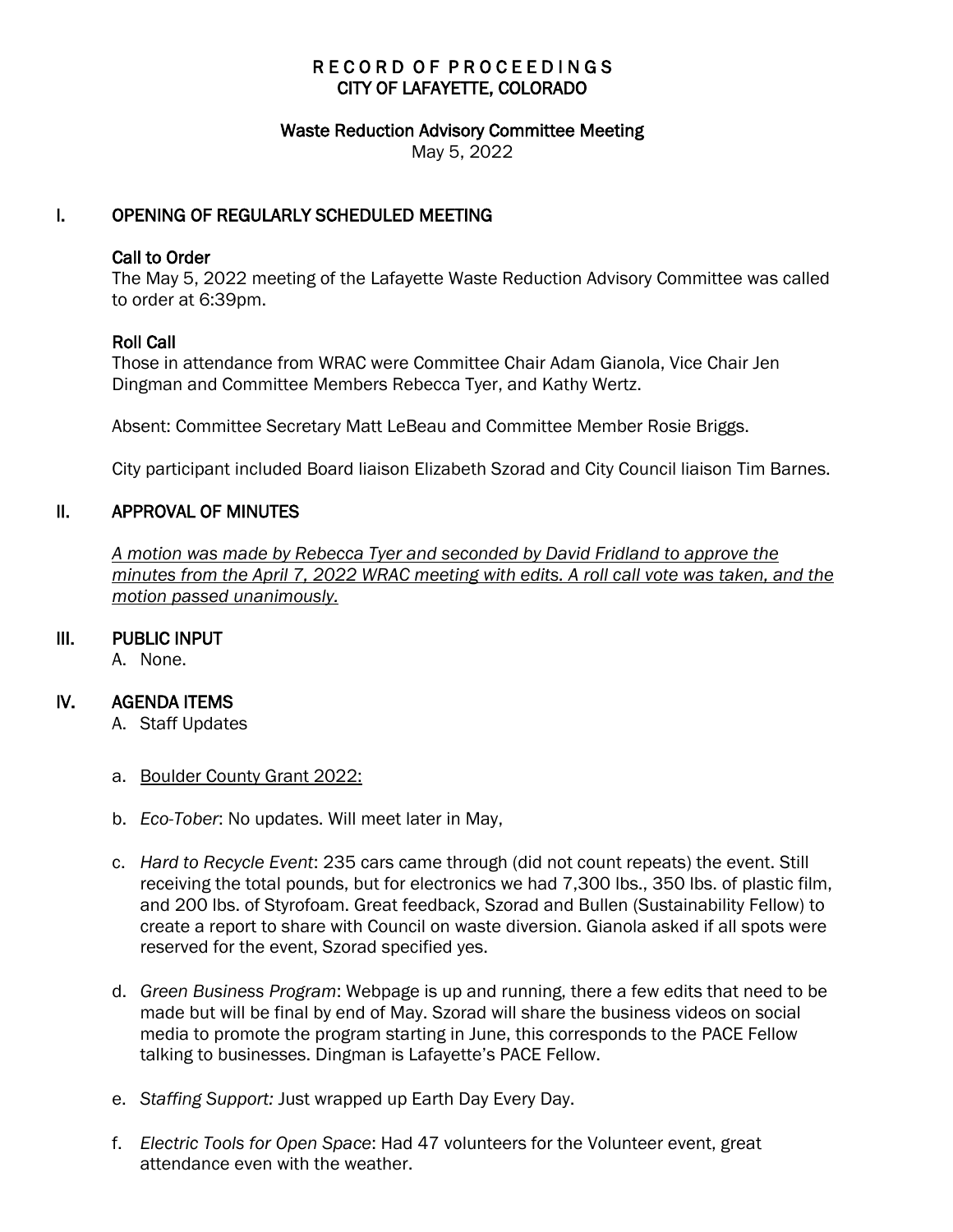- g. *EV*: Audit has been completed at golf maintenance facility, will be speaking to consultants tomorrow about results. Fridland asked about regional support on EV infrastructure, the City is working on this with other municipalities.
- B. Council Liaison Update
	- a. Water portfolio is expensive but necessary. However, Goosehaven storage area is expanding, there will be future water resources within the City limits. No water restrictions for now, will be observing levels.
	- b. Boulder County has funds to cover debt for water bills. Residents can take advantage of this to have relief.
	- c. City of Lafayette has hired a Poet Laureate for a two-year contract to work with the Arts and Culture Department.
- C. Other Business
	- a. Solid Waste Contract: Szorad is very close to a final contract, set to go to Council on May 17. Szorad would like to include WRAC support on Contract. Szorad went through the critical pieces of the contract negotiation. A motion was made by Adam Gianola and seconded by Matt LeBeau to support Council's ratification of Republic's contract.
	- b. FRWD Grant Application Exploration: Fridland wanted to ensure WRAC was aware of grant changes. There are large grant dollars available for municipalities, businesses, etc. to take advantage of. The change requires a letter of intent from potential applicants and applicants must be invited to apply. Brainstormed potential ideas for the grant.
	- c. Zero Waste Grant Member Support: Szorad reminded everyone to get their comments in about local businesses – need by mid-May to start coding and building a beta version of the content.
	- d. Art Night Out Volunteer: Szorad is looking for two more volunteers to help with Zero Waste Stations at Art Night Out on April 23. One time slot is from 5:00-7:00pm and the other is 7:00pm – 9:00pm. Republic Services will be weighing each back to calculate a diversion percentage for each event.
	- e. Gas-Powered Mower/Blower Take Back Event: Szorad is looking for one volunteer to help with the event, specifically the mower/blower take back from 11am – 2pm on May 14. Szorad will also ask LESAC for volunteers.
	- f. Sustainability Advisory Board Brainstorm: Special Meeting to be on May 25 with LESAC. Szorad asked if Gianola bring the basics of bylaws at this special meeting.
	- g. Plastic Free July: Szorad asked if WRAC would like to organize a workshop for Plastic Free July or know if Eco-Cycle is doing something. Staff would like to host one workshop regarding reducing plastic or other to promote outreach and education. WRAC could work with Bullen, Sustainability Fellow, for this workshop. WRAC is interested in hosting an event.
	- h. Project Updates:
		- a. Community Events Zero Waste Ordinance: Tyer will get language to Szorad for the Ordinance.